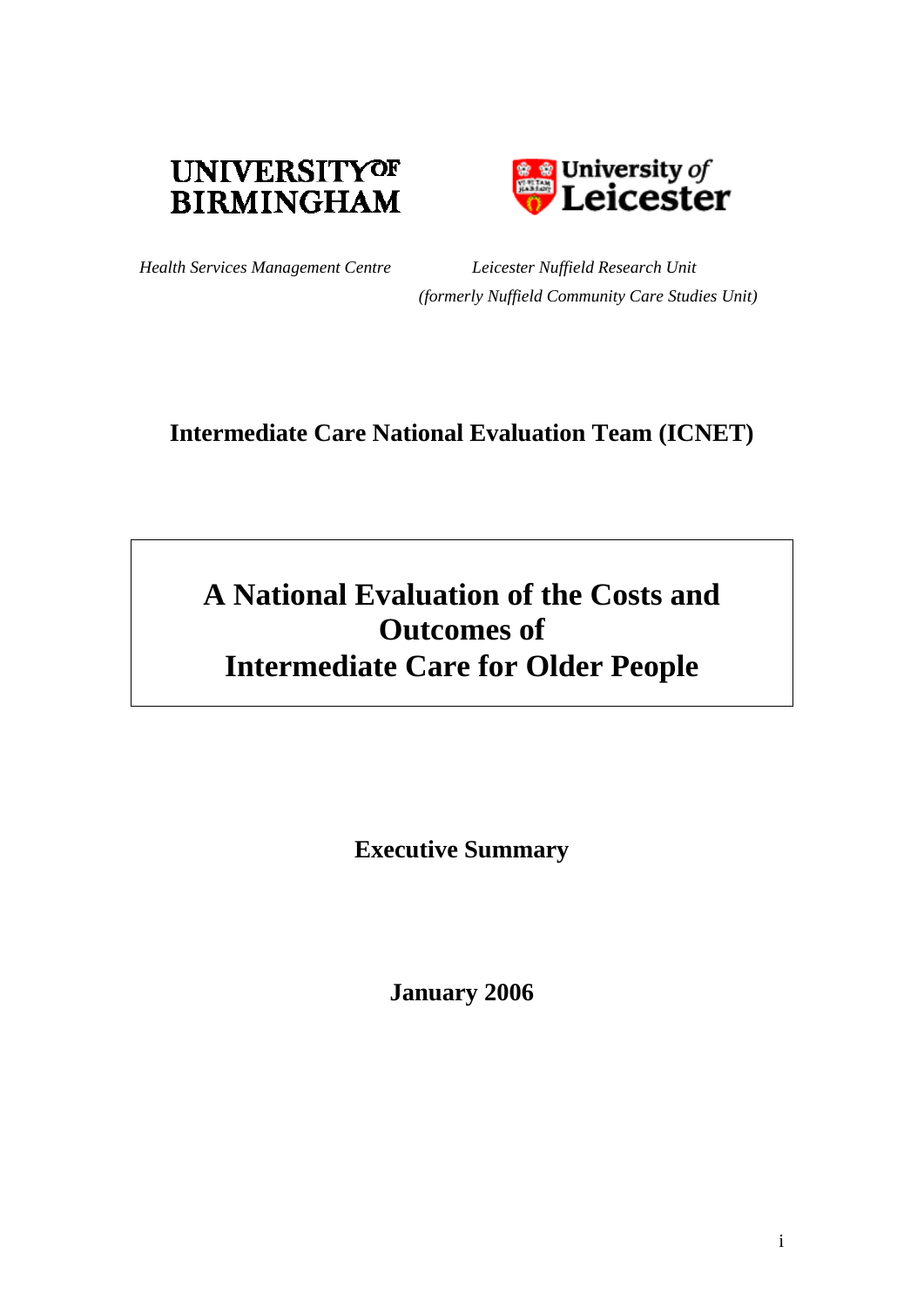### **A National Evaluation of the Costs and Outcomes of Intermediate Care for Older People**

# **Report authors (listed alphabetically)**

Pelham Barton<sup>[1](#page-1-0)</sup> Stirling Bryan<sup>1</sup> Jon  $\widetilde{G}$ lasby<sup>1</sup> Graham Hewitt<sup>[2](#page-1-1)</sup> Carol Jagger $<sup>2</sup>$ </sup> Billingsley Kaambwa<sup>1</sup> Graham Martin<sup>[3](#page-1-2)</sup> Susan Nancarrow<sup>[4](#page-1-3)</sup> Hilda Parker<sup>[5](#page-1-4)</sup> Stuart Parker $^6$  $^6$ Emma Regen $2$ Andrew Wilson<sup>[7](#page-1-6)</sup>

 $\overline{a}$ 

<span id="page-1-0"></span><sup>&</sup>lt;sup>1</sup> Health Services Management Centre, University of Birmingham

<span id="page-1-1"></span><sup>&</sup>lt;sup>2</sup> Leicester Nuffield Research Unit formerly known as Nuffield Community Care Studies Unit,

Department of Health Sciences, University of Leicester

<span id="page-1-2"></span><sup>&</sup>lt;sup>3</sup> Formerly NCCSU, University of Leicester, now IGBiS, University of Nottingham

<span id="page-1-3"></span><sup>4</sup> Trent RDSU, University of Sheffield

<span id="page-1-4"></span><sup>&</sup>lt;sup>5</sup> Formerly Department of Health Sciences, University of Leicester, now School of Community Health

Sciences, Division of Primary Care, University of Nottingham<br><sup>6</sup> Sheffield Institute for Studies on Ageing, University of Sheffield

<span id="page-1-6"></span><span id="page-1-5"></span><sup>7</sup> Department of Health Sciences, University of Leicester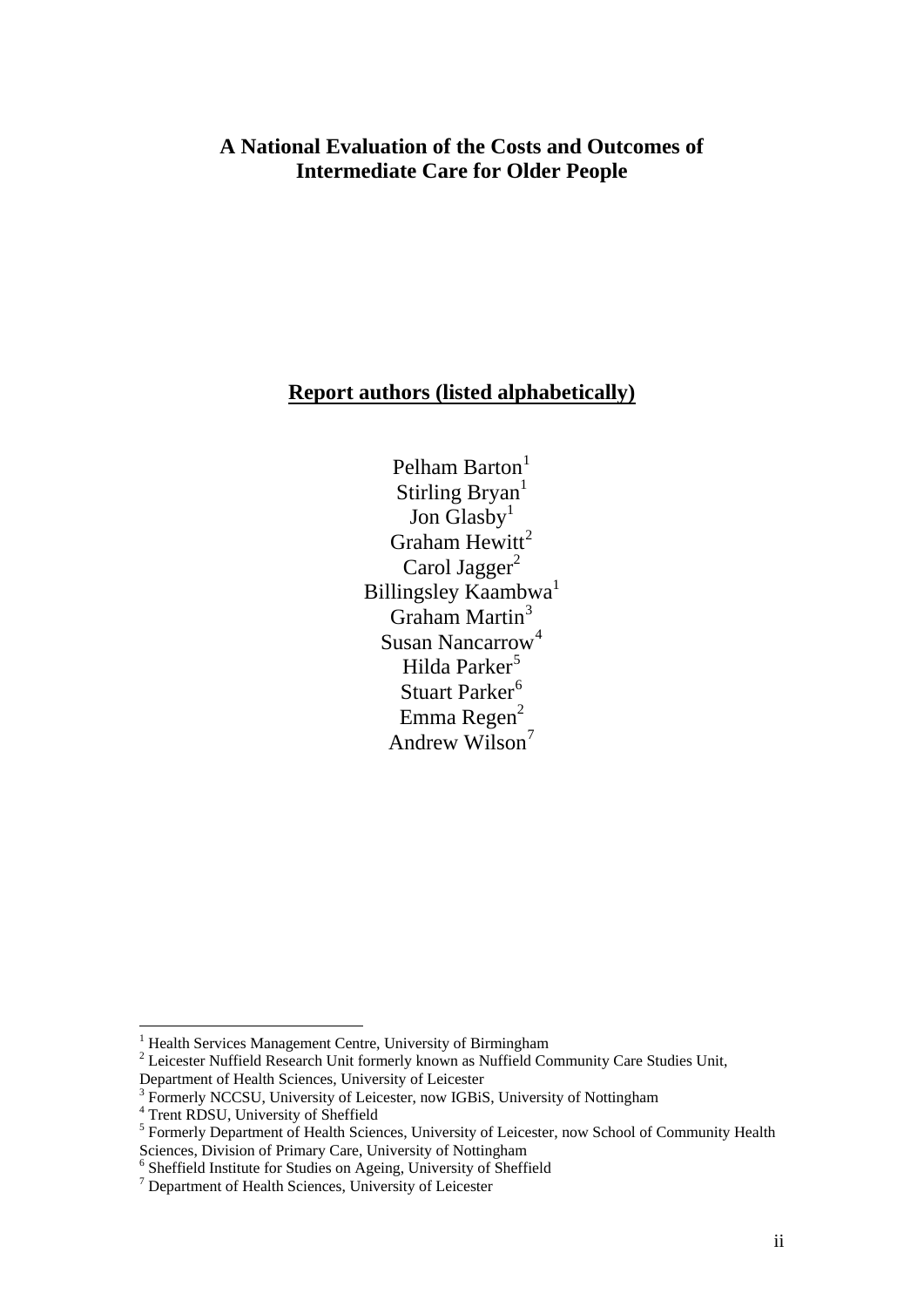Using our principal research questions as an organising framework, this executive summary presents the main conclusions from our national evaluation of intermediate care and sets out policy implications resulting from these. First of all, the aims and objectives of the evaluation are described.

### **1. Aims and methods**

The Leicester-Birmingham evaluation of intermediate care was one of three projects commissioned by the Department of Health and Medical Research Council as part of a national intermediate care research programme.

### **1.1 Aims**

The evaluation had five main aims:

- 1. To establish the range, spread and speed of development of intermediate care services across England
- 2. To explore the views of intermediate care leads on the benefits and challenges of implementing intermediate care policy
- 3. To assess the impact of intermediate care on the service system as a whole and on individual service users
- 4. To explore the costs of intermediate care schemes in relation to their outcomes
- 5. To synthesise evidence from this and other research on the costs and outcomes of different models of intermediate care and on best practice.

### **1.2 Methods**

These questions were addressed via three main research activities:

- Postal survey of intermediate care co-ordinators (aims 1 and 2)
- Case-studies with whole systems (PCTs) of intermediate care (aims 3 and 4). Five case-study sites participated in the collection of both quantitative and qualitative data
- Systematic review of evidence for effectiveness of intermediate care (aim 5)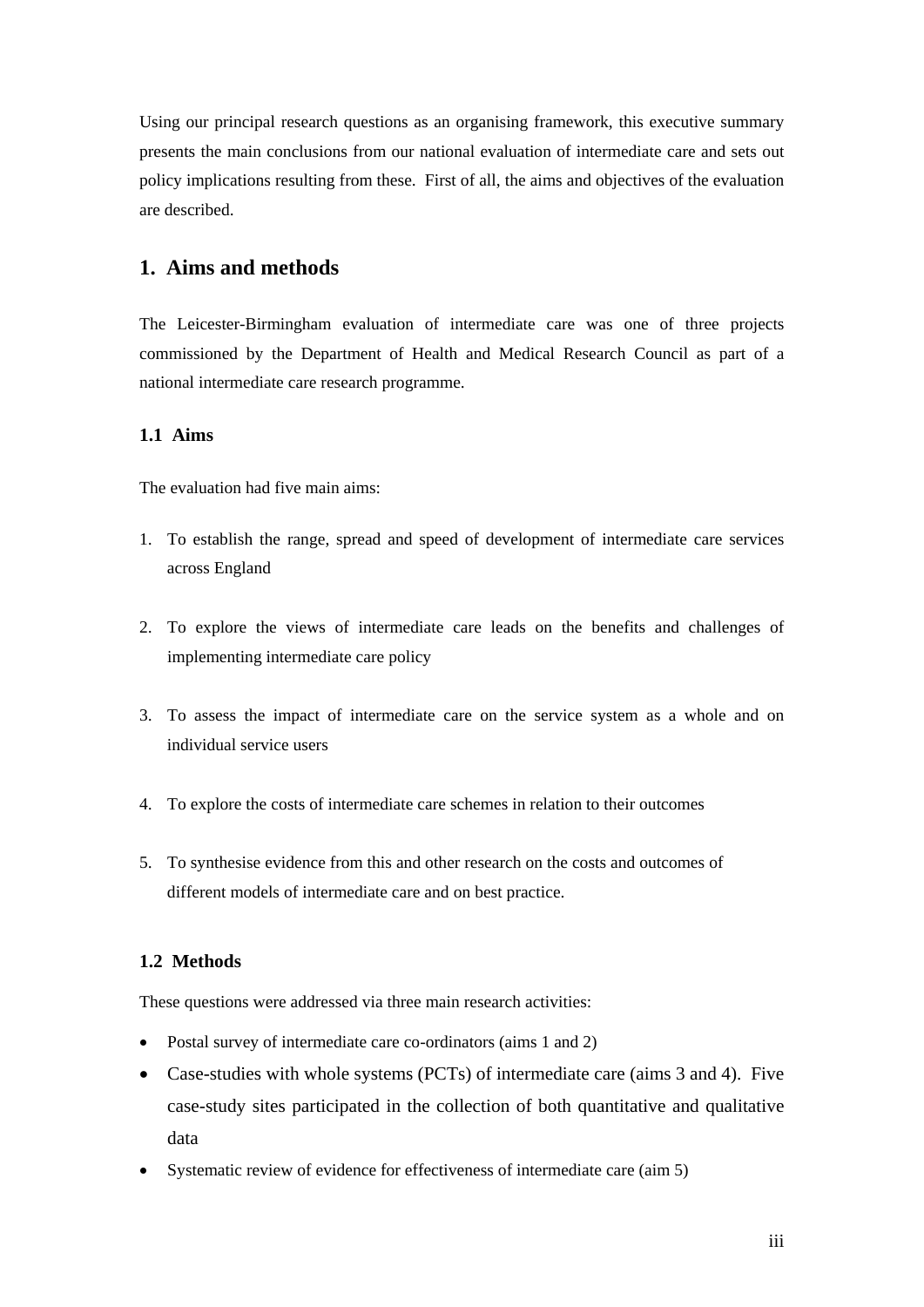### **2. Main Conclusions**

# **2.1 The range, spread and speed of development of intermediate care services across England**

Our findings reveal a significant level of diversity in the development of intermediate care (IC) nationally. IC services differ markedly in terms of size and function (admission avoidance/supported discharge), whether 24-hour cover is provided, location of care, host and throughput.

There is significant variation in how the official definition of IC has been implemented in local systems. Many services pre-dated the official guidance and our research suggests that some have continued to operate in much the same way. The six-week time limit is often perceived as being too narrow and restrictive.

In presenting a picture of intermediate care provision at the national level, our findings suggest that the majority of intermediate care services have been concerned with providing support for discharge from inpatient hospital care (although this picture was not reflected in our case-study sites).

In terms of strategic developments, most localities are attempting to make the transition from collections of individual services to single integrated systems. At the same time, however, our research suggests that it will take some considerable time for services to overcome the legacy of the ad-hoc, evolutionary development which characterised IC in its early stages.

Many localities had great difficulty in providing simple descriptive data on intermediate care service provision.

# **2.2 Views on the benefits and challenges of implementing intermediate care policy**

Locally, the development of intermediate care has largely been driven by the need to address pressures upon acute beds, while the national policy thrust has provided further momentum especially via the use of performance targets.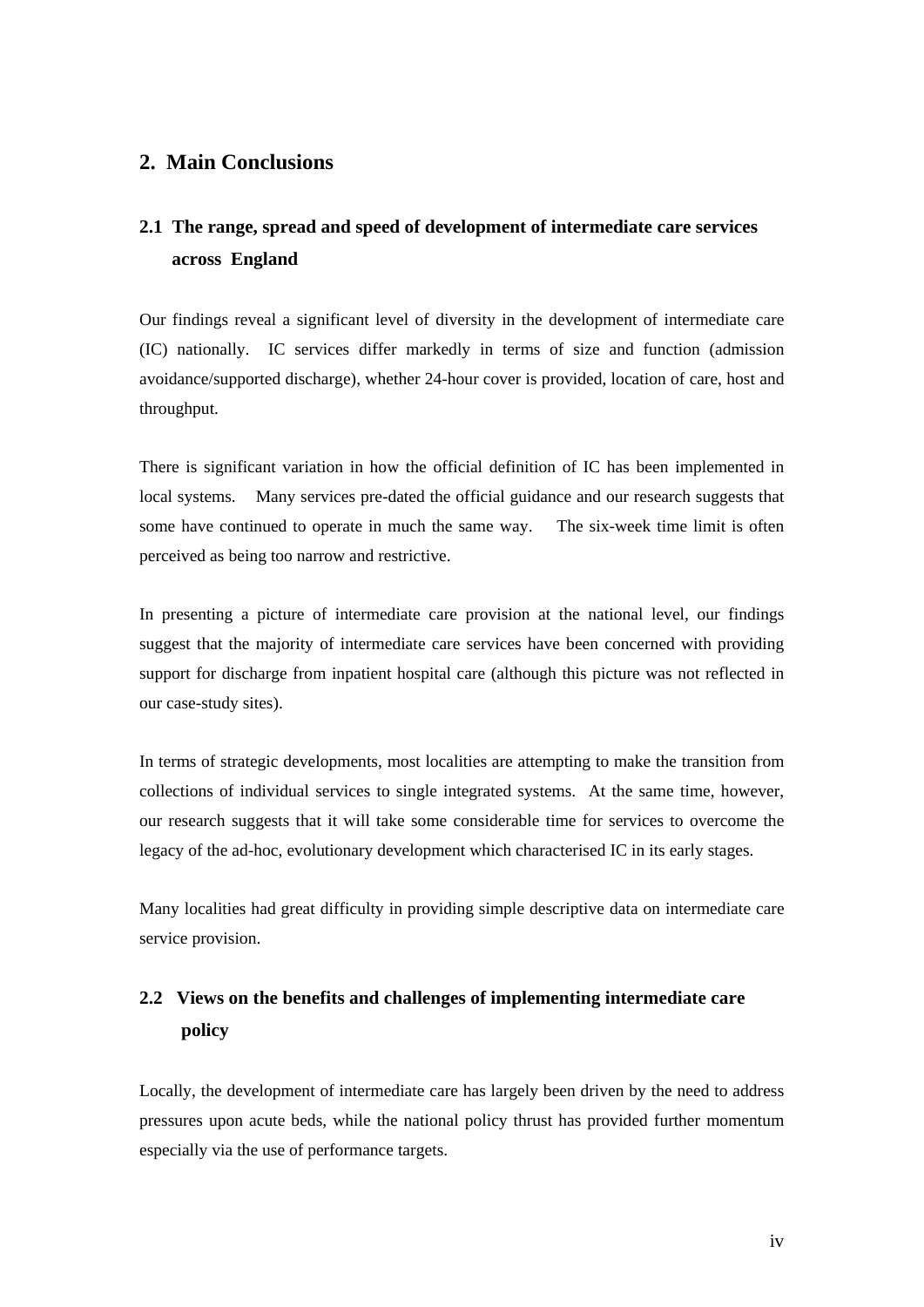Effective partnership working between health (PCTs) and social services organisations at both operational and strategic levels was identified as the most important lever in facilitating the development of intermediate care in local contexts.

Poor partnership working, insufficient or short-term funding and workforce problems (i.e. staff shortages and difficulties in recruiting staff) were all identified as impediments to the development of intermediate care.

The perceived benefits of intermediate care were often attributed to the setting within which care was delivered; care delivered at home or in 'home-like' settings was contrasted favourably with traditional care (i.e. hospitalisation).

For users, intermediate care was thought to represent patient-centredness, flexibility and opportunities for independence. The opportunities associated with working in a multidisciplinary/inter-disciplinary environment were identified as key benefits for staff in intermediate care teams.

The main concerns surrounding the implementation of intermediate care centred upon capacity issues and 'whole-systems' working. Weaknesses in service capacity (as illustrated by limited operating hours, staff shortages and insufficient access to mainstream services) were generally attributed to inadequacies in the funding and infrastructure required to support intermediate care.

In terms of the relationship between intermediate care and mainstream services, lack of awareness, resistance, concerns about effectiveness and the inability of intermediate care services to always respond positively to referrals means that intermediate care is not being used to its full potential or is being used inappropriately at times.

# **2.3 The impact of intermediate care on the service system as a whole and on individual service users**

Baseline quantitative data from our case-study sites underscore the fact that older people are the main recipients of IC but also highlight the reality that IC is not entirely an age-related service.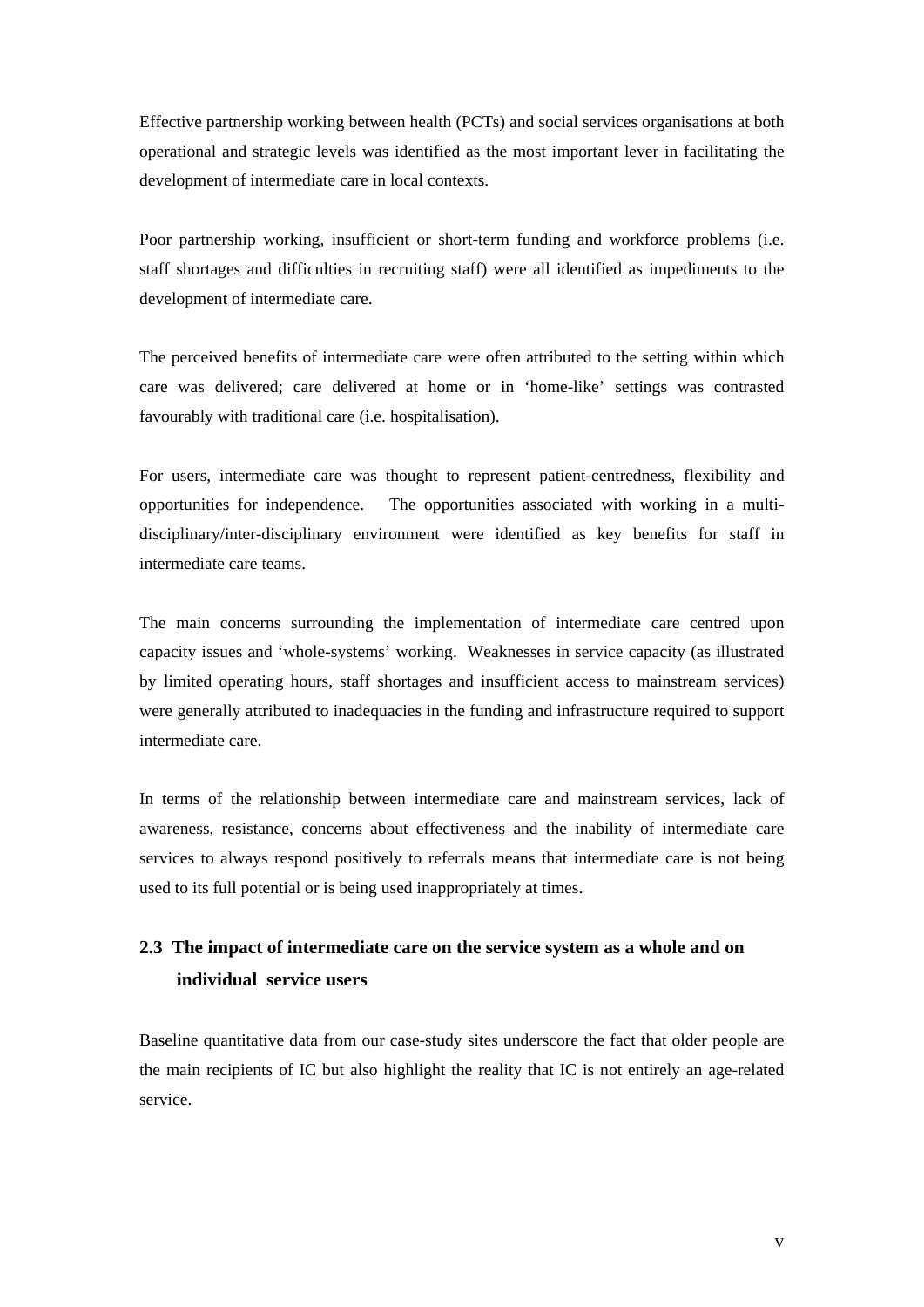The relatively small number of episodes of care delivered over the 7-month period observed suggests that, at present, IC schemes have limited capacity to make a significant impact on other types of care provision.

Patients admitted to our case-study IC services appear to have been less dependent (i.e. with lower Barthel scores) at admission compared to patients in earlier trials of hospital at home. This suggests that IC may be providing services for patients who would otherwise not need hospital care. This is supported by the finding that about as many cases for admission avoidance were referred by nurses or social workers, who cannot admit to hospital, as by GPs or A&E doctors, who do have admission rights.

The suggestion that IC is providing an additional as well as substitute service is also supported by responses to questions about what would have happened to the patient if IC had not been available. For supported discharge cases about a third would not have had their stay extended, and a quarter would have been sent home. Similarly, about one third of admission avoidance cases would have been admitted to hospital and a quarter would have remained at home.

Our findings indicate that patient satisfaction levels with IC are broadly comparable with those found by other surveys of health service provision. The one aspect of care in IC settings that received the lowest satisfaction scores from service users was the timing of discharge.

#### **2.4 The costs of intermediate care in relation to outcomes**

In seeking to identify predictors of the cost of IC episode, our results suggest that for the most part demographic characteristics of patients (i.e. age, gender) are not good predictors. For example, older patients were not systematically more (or less) costly than younger patients. However, the clinical need or severity of the patient does appear to be a predictor of cost. The characteristics of the IC service itself also appear to be important predictors of IC episode costs; residential IC services have a higher cost than non-residential services, and admission avoidance schemes have a lower cost than supported discharge services.

Our process modelling work expanded the scope of the cost analysis to consider both IC episode costs and potential cost savings from shorter or avoided hospital stays. A clear finding was that admission avoidance IC tends to be associated with cost savings whilst supported discharge tends to lead to increases in costs overall.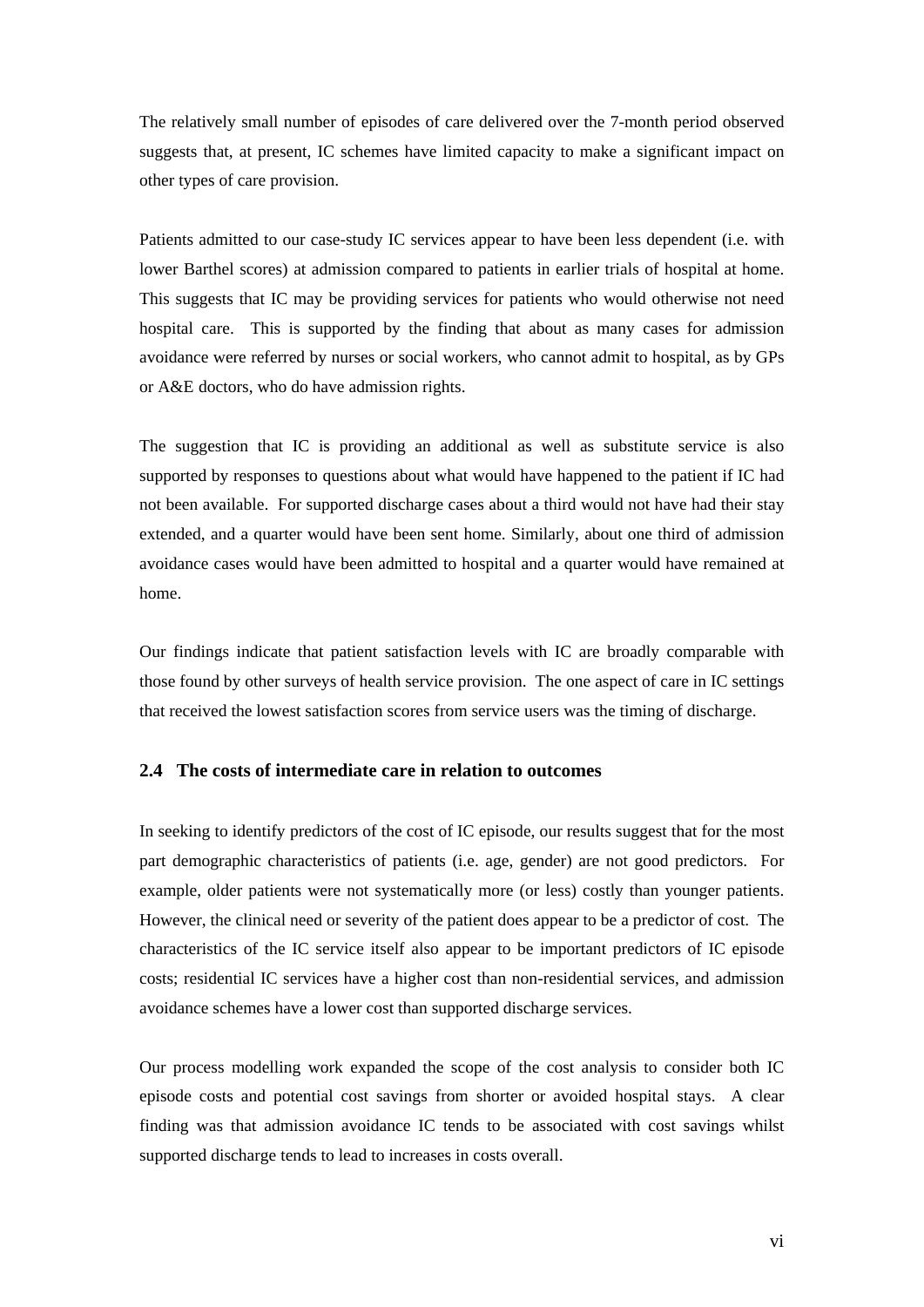Quality of life was assessed before and after the IC episode using the EuroQol EQ-5D instrument. The personal characteristics of patients did not predict size of gain in quality of life and so, for example, older patients had similar quality of life gains to younger patients. In terms of service characteristics, the largest gains in quality of life were seen for residential services (compared to non-residential), and for admission avoidance schemes (compared to supported discharge).

#### **2.5 Evidence on the costs and outcomes of different models of intermediate care**

It is clear that the literature evidence supporting the development of specific intermediate care service models is quite heterogeneous. It includes interventions with a range of different objectives of care including the avoidance of acute hospital admission and supporting discharge from inpatient hospital care, including providing for recuperation and planned discharge.

The bulk of the evidence from the systematic literature review relates to services intended to support or facilitate discharge from inpatient hospital care. The overview of international studies shows the development of disease specific models, which are often designed to reduce inpatient lengths of stay (sometimes with quite substantial effect sizes).

### **3. Implications for policy makers**

#### **3.1 The diversity of intermediate care provision**

The variation of intermediate care services is considerable and what is or is not labelled as intermediate care has been left to localities. As a result, the IC label is being used to describe services that pre-dated the official guidance and some conventional services (community hospitals, domiciliary care, community rehabilitation) have been relabelled as 'intermediate care'. The government may wish to consider the need for further prescription in the light of these findings.

The diversity in provision becomes problematic when trying to evaluate intermediate care and gather evidence for its effectiveness. Given that different types of services provide radically different interventions (e.g. level of professional input, intensity, duration etc.) it may be more useful to talk about different types of intermediate care (residential vs. non-residential, admission avoidance vs. delayed discharge) rather than about 'intermediate care' generally.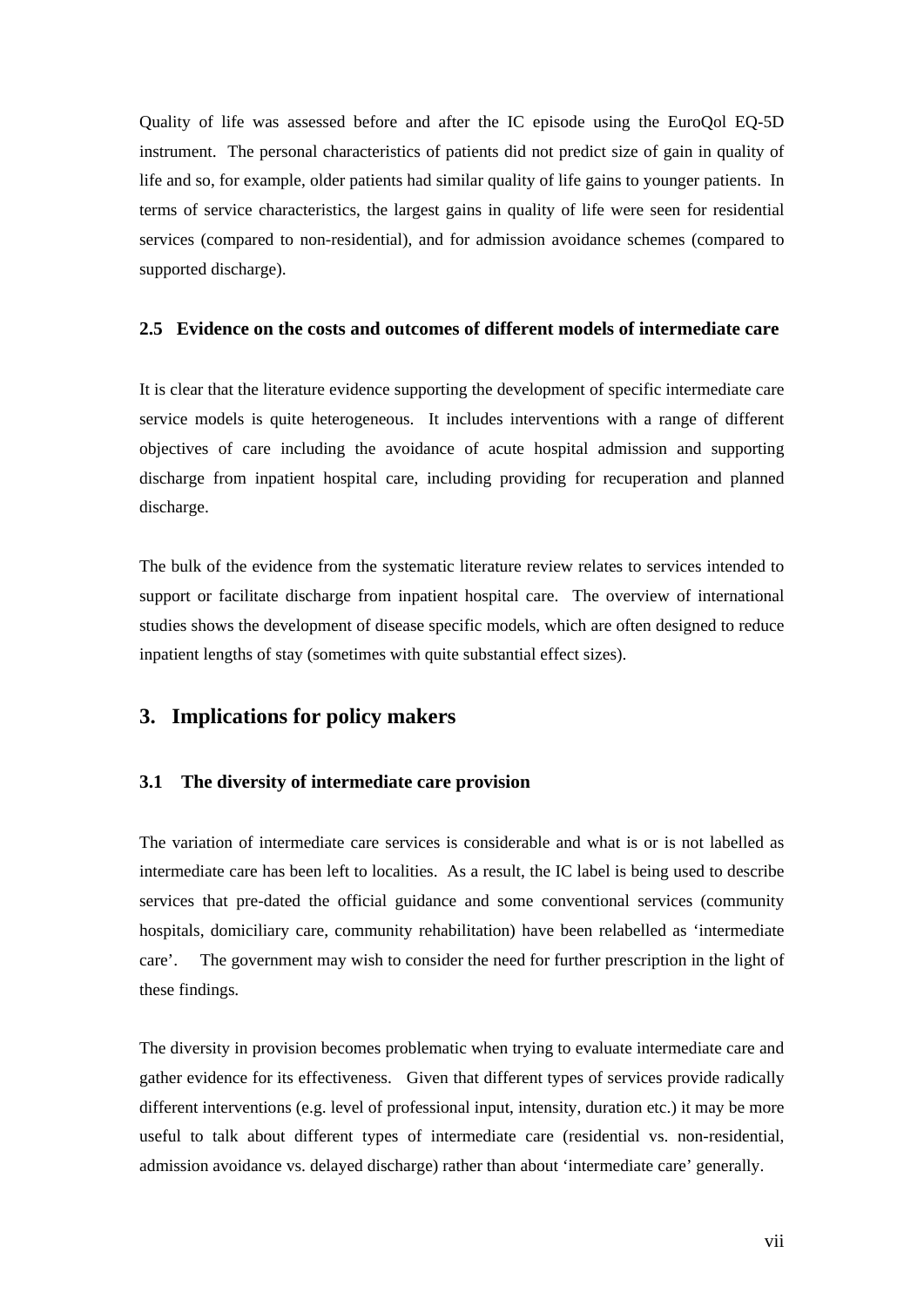Ready access to basic information is essential if systems are to plan an integrated approach to intermediate care, understand its impact and further develop services. A review of routine data collection and performance measures for intermediate care is timely.

#### **3.2 The process of implementing intermediate care**

The government's emphasis on the importance of partnership working as the main vehicle by which the delivery of intermediate care may be achieved is supported by our research. Indeed, a significant number of health and social care organisations are planning to move towards integrated provision in the future (using Health Act flexibilities) as a means of most effectively delivering intermediate care.

Fragmentation and poor integration with other services remain features of current provision and continue to have an impact upon the ability of intermediate care to deliver patient-centred care and contribute towards health and social care systems as a whole. While it would appear that capacity needs to be expanded, these findings should be regarded in conjunction with the baseline quantitative data which suggest that a significant proportion of IC referrals represent an additional service rather than a substitute service.

While a range of stakeholders have been involved in the development of intermediate care, our research suggests that there is much more scope for this. The independent and voluntary sectors may be part of the solution to capacity pressures, although there appears to be a need for greater clarity regarding the role of sheltered housing in the context of under- and inappropriate use. The increased engagement and involvement of medical staff (i.e. GPs and hospital doctors) is another priority.

With regard to workforce development, the government might wish to support initiatives aimed at promoting awareness of intermediate care to health care professionals and better preparing them to work in this environment (via education, rotations etc.). Although the need for additional support workers in intermediate care is recognised, our findings reflect a note of caution concerning the appropriate skill mix and balance between qualified and nonqualified staff.

In terms of further policy announcements on IC, our findings highlight a desire for a shift in emphasis away from IC beds towards non-residential forms of intermediate care and admission avoidance schemes. With regard to performance monitoring, a greater focus upon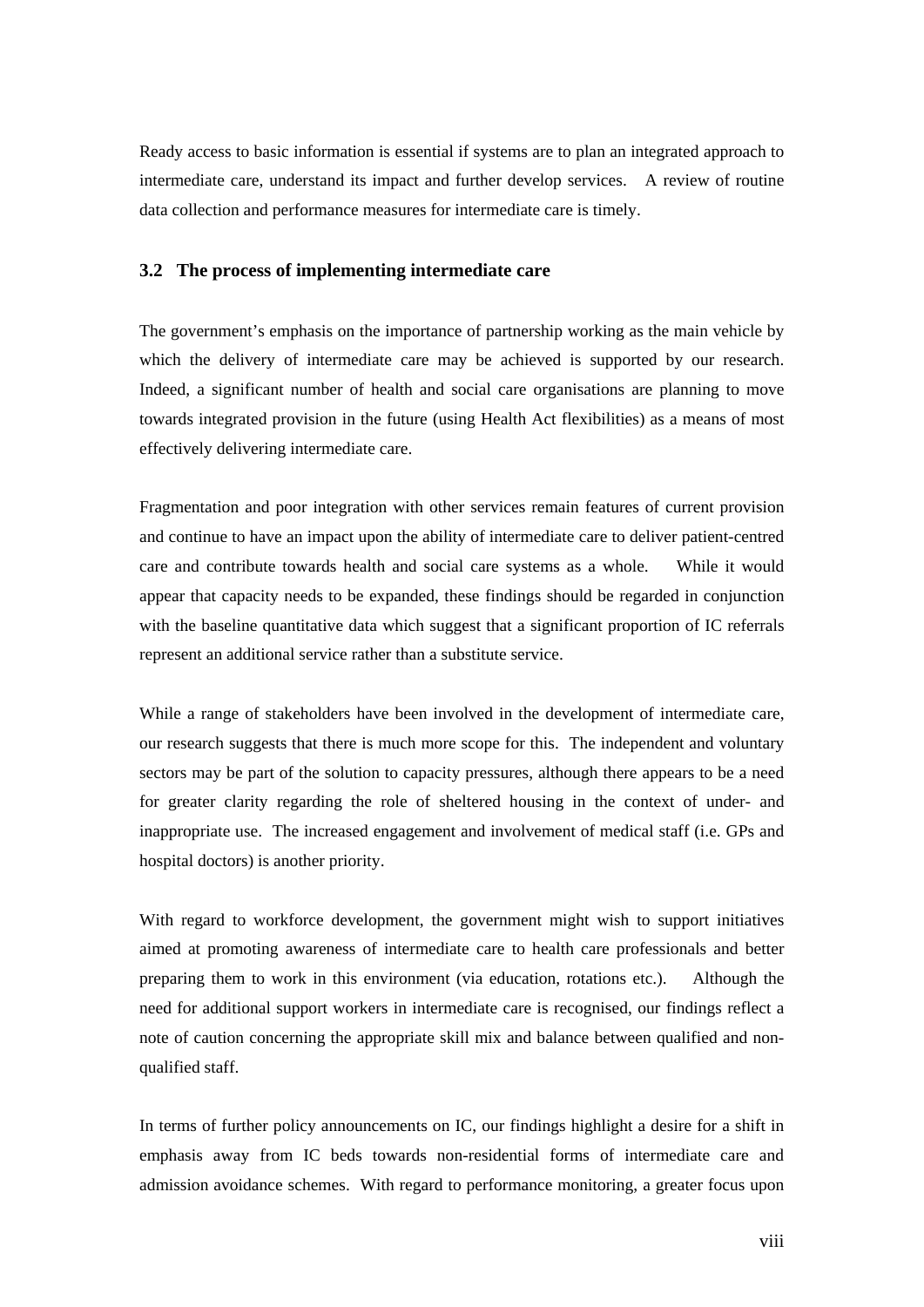outcomes (rather than activity) and the development of joint health and social services targets would be welcomed by many.

The need for the government to promote intermediate care both amongst the general public and professionals (via the dissemination of evidence) was regarded as crucial if it is to establish itself as a genuine alternative to more traditional forms of care.

#### **3.3 The costs and outcomes of intermediate care**

Our statistical analyses have important lessons for policy makers in terms of *which patients to select* for IC. If the policy objective is to target IC resources towards patients and/or services associated with the largest benefits (e.g. gains in quality of life and/or improvements in functional status) then there is support for targeting patients with the greatest clinical need (who would otherwise have been cared for in an acute setting). The adoption of such a policy would, unsurprisingly, require a price to be paid – higher levels of severity are associated with higher IC episode costs.

The other policy implications from the statistical and model-based analyses concern decisions about *which types of IC services* might be the most appropriate on which to focus resources. In considering a choice between admission avoidance or supported discharge, the results provide strong support for a focus more on admission avoidance IC services. However, the literature contains relatively little evidence on the effectiveness or cost-effectiveness of admission avoidance services, and across the UK, the practical emphasis in service development has been on services to support discharge from inpatient hospital care. Further, the admission avoidance services studied in this evaluation appear not to have been used to avoid hospital admission in more than about one third of cases.

A related policy conclusion concerns the desire to move away from IC beds towards greater provision of non-residential forms of IC. Whilst this would clearly be associated with lower costs, our results suggest larger short-term gains in both quality of life and functional improvements for patients treated in residential settings.